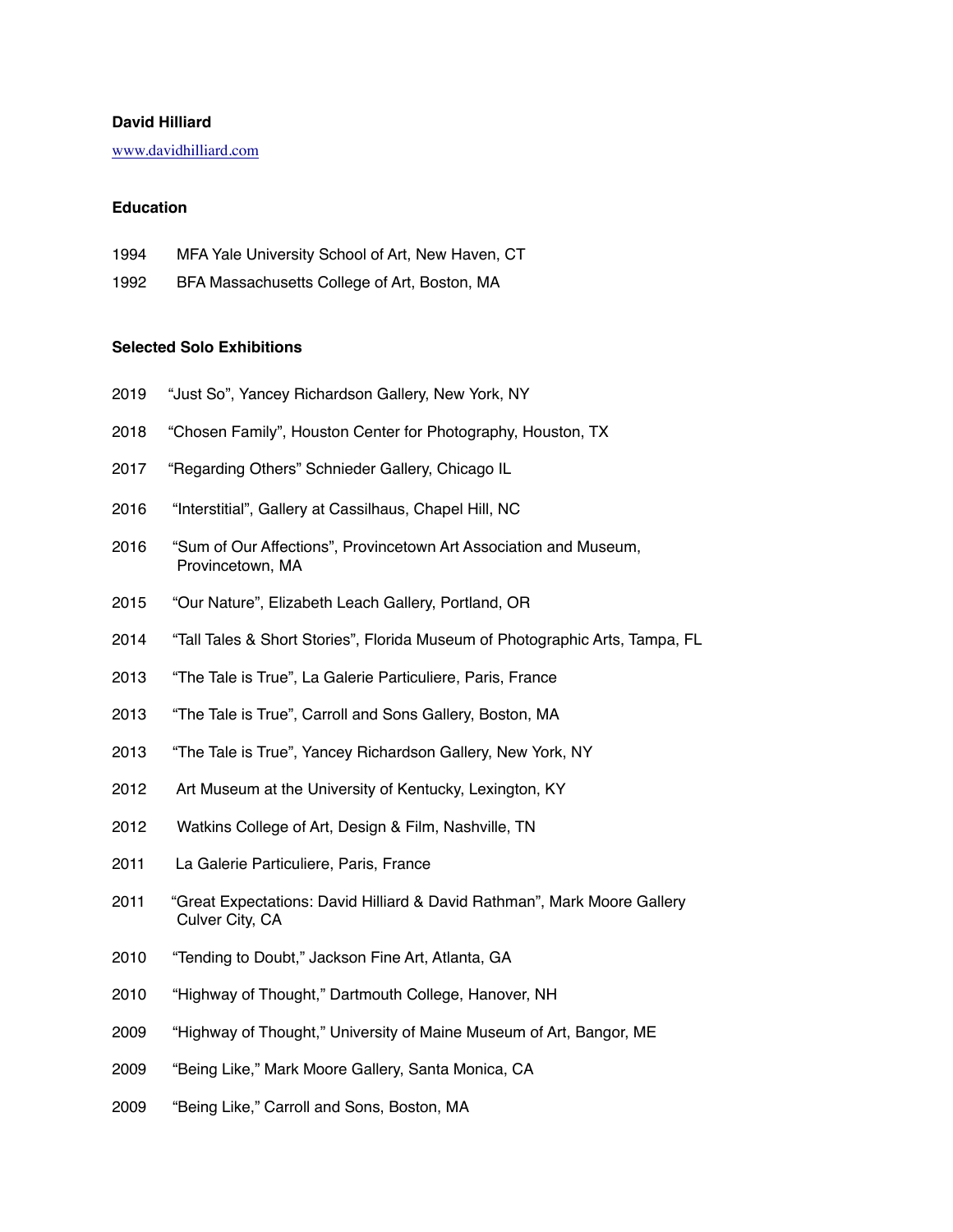- 2008 "Being Like," Yancey Richardson Gallery, New York, NY
- 2008 Anchorage Museum of History and Art, Anchorage, AK
- 2008 Carroll and Sons, Boston, MA
- 2008 Yancey Richardson Gallery, New York, NY
- 2008 Mark Moore Gallery, Santa Monica, CA
- 2007 "New/Now," New Britain Museum of American Art, New Britain, CT
- 2007 "Verifier," Quality Pictures, Portland, OR
- 2007 "Verifier," Bernard Toale Gallery, Boston, MA
- 2007 "Saturate," Jackson Fine Art, Atlanta, GA
- 2006 "The Favorite," Bernard Toale Gallery, Boston, MA
- 2005 "Ladies," Bernard Toale Gallery, Boston, MA
- 2005 "Desired Effect," Yancey Richardson Gallery, New York, NY
- 2005 University of Georgia, Athens, GA
- 2005 "Embellish," Mark Moore Gallery, Santa Monica, CA
- 2005 "Embellish," Jackson Fine Art, Atlanta, GA
- 2005 "David Hilliard New Works," Bernard Toale Gallery, Boston, MA
- 2004 LA Galerie, Frankfurt, Germany
- 2004 "There's Only Biography," Yancey Richardson Gallery, New York, NY
- 2003 "There's Only Biography," Bernard Toale Gallery, Boston, MA
- 2003 "David Hilliard," Byron Cohen Gallery, Kansas City, MO
- 2003 "So Close So Far Away," LA Galerie, Frankfurt, Germany
- 2003 "Catch and Release," Yancey Richardson Gallery, New York, NY
- 2002 "Catch and Release," Jackson Fine Art, Atlanta, GA
- 2002 "Catch and Release," Mark Moore Gallery, Santa Monica, CA
- 2002 "David Hilliard," Blue Sky Gallery, Oregon Center for the Photographic Arts, Portland, OR
- 2001 "Making Boys Cry," Bernard Toale Gallery, Boston, MA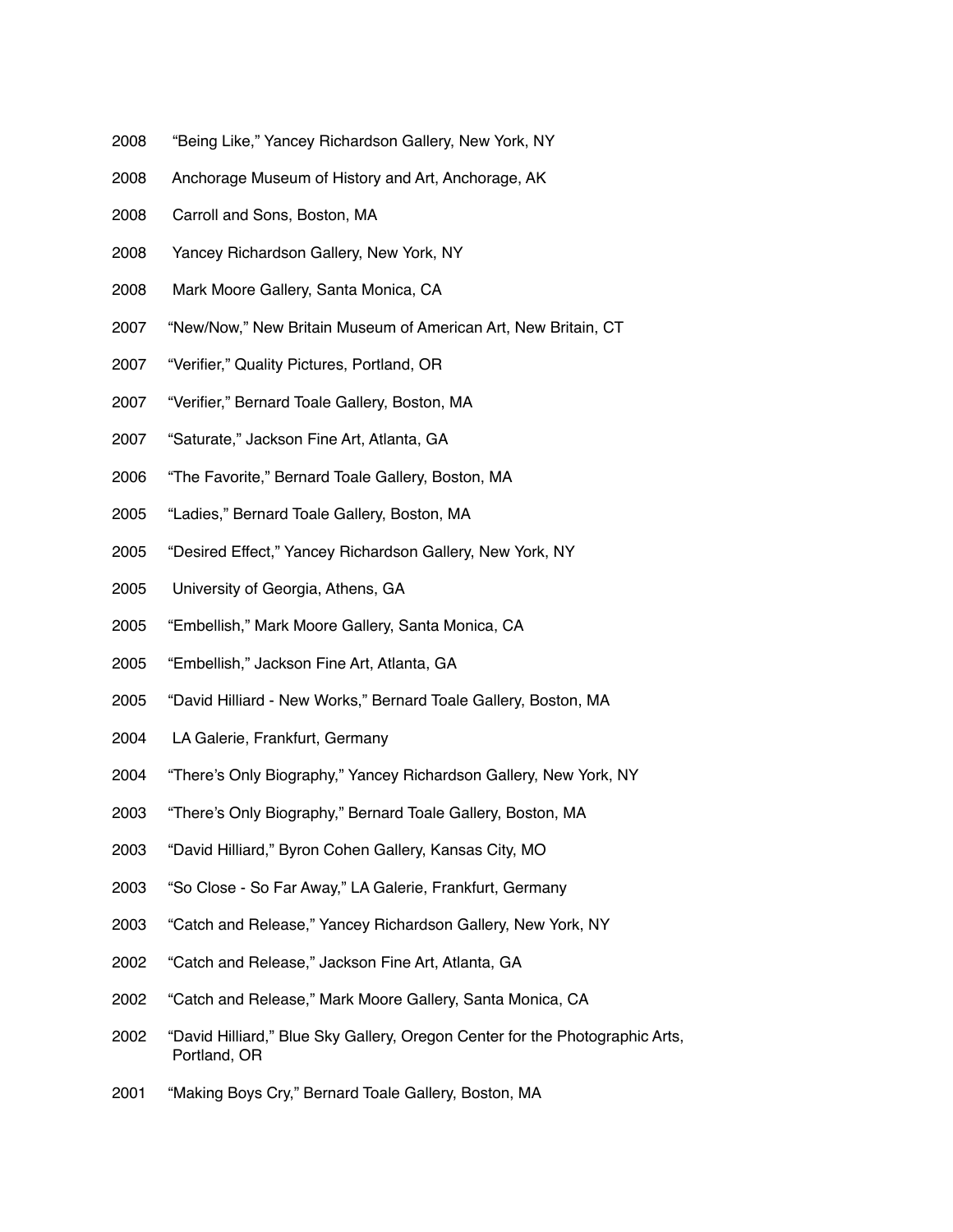- 2000 "Photographs," Mark Moore Gallery, Santa Monica, CA
- 2000 "Photographs of Endurance," Bernard Toale Gallery, Boston, MA
- 1999 Center for Photography, Tenerife, Spain
- 1999 The Schoolhouse Gallery, Provincetown, MA
- 1999 "New Work-New England: David Hilliard," DeCordova Museum, Lincoln, MA
- 1998 University of Salamanca, Main Gallery, Salamanca, Spain
- 1998 The Schoolhouse Gallery, Provincetown, MA
- 1998 "Dad" Bernard Toale Gallery, Boston, MA
- 1997 Gallery Railowsky, Valencia, Spain
- 1997 "A Life In Progress" Gallery Espai Fotografic Can Baste, Barcelona, Spain

#### **Selected Group Exhibitions**

- 2022 Photographic Still Lives, Museum of Fine Arts, Boston, MA
- 2022 Schoolhouse Gallery, Provincetown, MA
- 2022 "Joel Janowitz & Friends by the Sea", Provincetown Arts Society/Mary Heaton Vorse House Provincetown, MA
- 2022 "The Outwin 2022: American Portraiture Today", National Portrait Gallery/Smithsonian Institution
- 2020 "To the Hoop: Basketball in Contemporary Art", Weatherspoon Art Museum, The University of North Carolina at Greensboro, Greensboro, NC
- 2019 "Finding Home", Suffolk University Gallery, Suffolk University, Boston, MA
- 2019 "Sage Sohier & David Hilliard: Our Parents: Ourselves", Fitchburg Art Museum, Fitchburg, MA
- 2019 "Black to Light" Schoolhouse Gallery, Provincetown, MA
- 2019 "Photography After Stonewall", Soho Photo Gallery, New York, NY
- 2018 Schoolhouse Gallery, Provincetown, MA
- 2018. "(un)expected families", Museum of Fine Arts Boston, MA
- 2017 "Bodies in Water", DeCordova Sculpture Park and Museum, Lincoln, MA
- 2017 "Ethics of Depiction: Landscape, Still Life, Human" Oakland University Art Gallery, Rochester, MI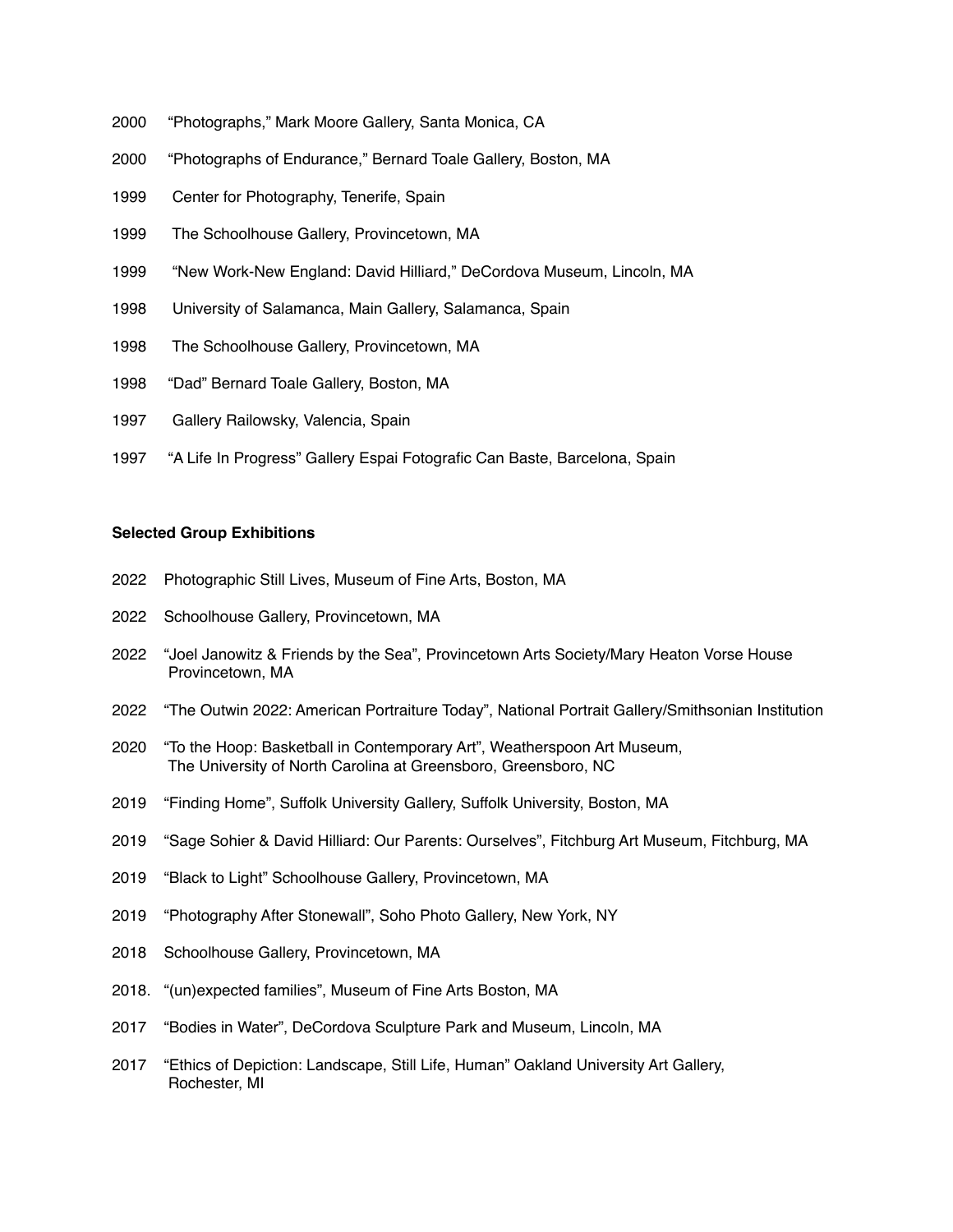- 2017 Schoolhouse Gallery, Provincetown, MA
- 2017 "Made Masculine", University of New Hampshire Museum of Art, Durham, NH
- 2017 "Notions of Home", Yancey Richardson Gallery, New York, NY
- 2016 "Summer Crush", Schoolhouse Gallery, Provincetown, MA
- 2016 "Face It"- Reimagining Contemporary Portraits, Bowling Green State University, Fine Arts Center, Bowling Green, OH
- 2015 "Kindred: Photographers Focus on Family", Soco Gallery, Charlotte, NC
- 2014 "Through the Lens: Portraiture & Self Portraiture", Elizabeth Leach Gallery, Portland, OR
- 2014 "Breaking Ground", the College of William & Mary, Williamsburg, VA
- 2014 "Glimpse", Gallery at Cassilhaus, Chapel Hill, NC
- 2014 "In Residence: Contemporary Artists at Dartmouth", Hood Museum of Art, Hanover, NH
- 2013 "The Kids Are All Right", Addison Museum of American Art, Andover, MA
- 2013 "Transgressive Photography from the Hood Museum of Art", Hanover NH
- 2013 "Woods, Lovely, Dark and Deep", DC Moore Gallery, New York, NY
- 2013 "The Landscape Photograph in a Changing World", The Bascom Center for the Visual Arts, Highland, NC
- 2013 "The Tale is True", Schoolhouse Gallery, Provincetown, MA,
- 2013 "Stocked: Contemporary Art from the Grocery Aisles", Ulrich Museum of Art, Wichita, KS
- 2012 "The Kids Are All Right", Kohler Arts Center, Sheboygan, WI
- 2012 "Shared Vision: The Sondra Gilman and Celso Gonzalez-Falla Collection of Photography" Aperture Foundation, New York, NY
- 2012 "Do or Die. The Human Condition in Painting and Photography" Stiftung Deutsches Hygiene Museum, Dresden, Germany
- 2011 "Beautiful Vagabonds, Birds in Contemporary Photography, Video and Sound" Yancey Richardson Gallery, New York, NY
- 2011 "Hero Worship", Mindy Sololmon Gallery, St. Petersburg, FL
- 2011 "Conversations: Photography from the Bank of America Collection" Museum of Fine Arts Boston, Boston, MA
- 2011 "Becoming Muses" Woodstock Center for Photography, Woodstock, NY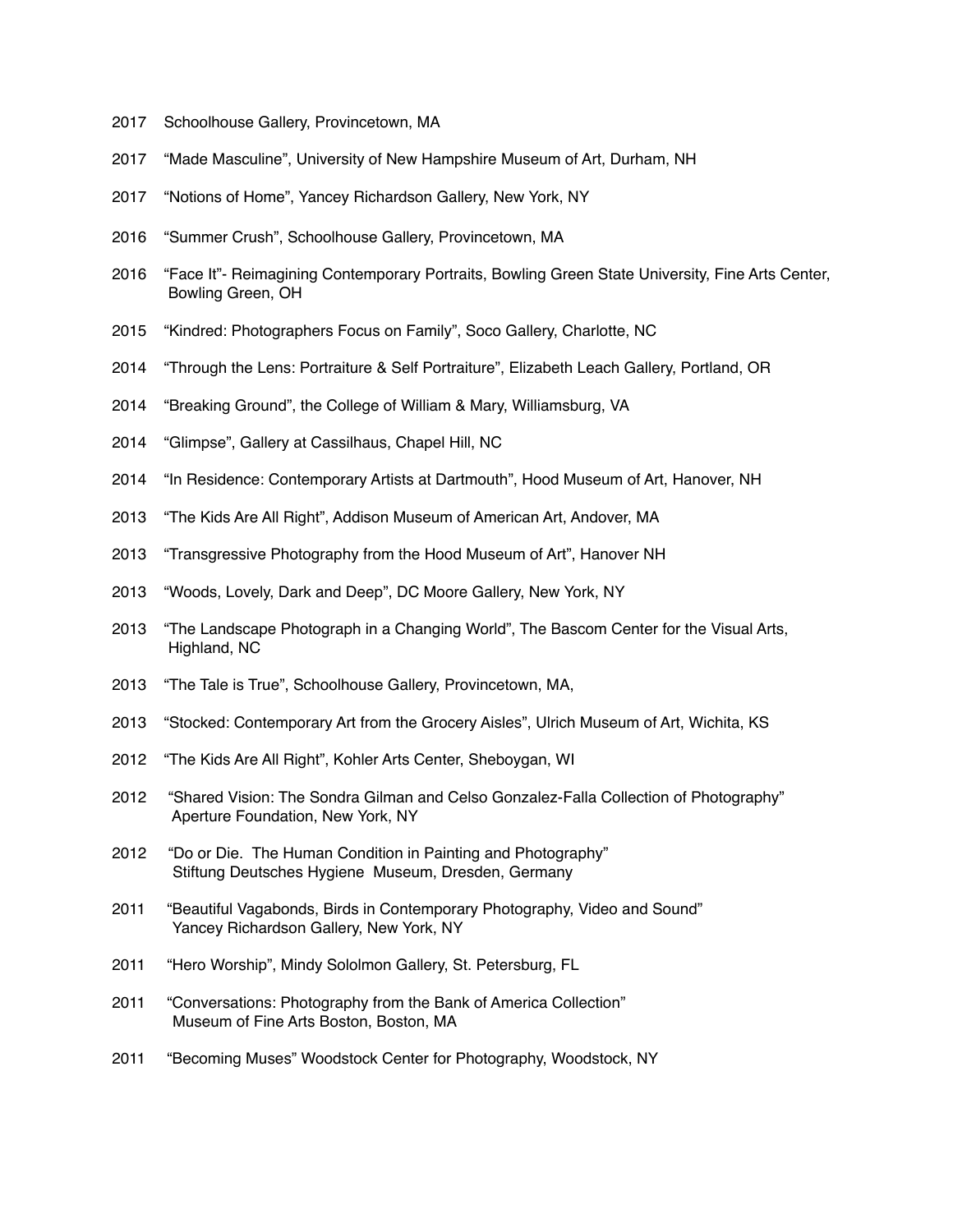- 2011 "Masculinity and Rites of Passage: Photography by David Hilliard" The Groton School, Groton, MA
- 2011 "People Power Places: Reframing the American Landscape" Davidson College, Davidson, NC
- 2011 "Remember Then: An Exhibition on the Photography of Memory" Concourse Gallery - Center for Government and International Studies, Harvard University, Cambridge, MA
- 2011 "Open: A 25th Anniversary Show", Mark Moore Gallery, Culver City, CA
- 2010 "Incognito, The Hidden Self-Portrait", Yancey Richardson Gallery, New York, NY
- 2010 "Do or Die. The Human Condition in Painting and Photography," The Wallraf-Richartz Museum & Foundation Corboud, Cologne, Germany
- 2009 "Out of the Box: Photography Portfolios from the Permanent Collection," DeCordova Museum, Lincoln, MA
- 2009 "Athens of America," St. Botolph Club, Boston, MA
- 2009 "Glitz and Grime," Yancey Richardson Gallery, New York, NY
- 2008 "The Gaze," Singer Editions, Boston, MA
- 2008 "The Good Life," Yancey Richardson Gallery, New York, NY
- 2008 "For Art's Sake," Open House Gallery, New York, NY, A collaborative exhibition and silent auction with Ford Modeling Agency to raise awareness and funding for ACRIA(AIDS Community Research Initiative of America)
- 2008 "Presumed Innocence: Photographs of Children," A group exhibition with catalog. DeCordova Museum and Sculpture Park, Lincoln, MA
- 2007 "The Morton Collection: A Selection," Visual Arts Gallery, University of Alabama, Birmingham, AL
- 2007 "Building a Collection: Recent Acquisitions of Contemporary Art," Museum of Fine Arts Boston, Boston, MA
- 2007 "David Hilliard and Sam Taylor Wood," Jackson Fine Art, Atlanta GA
- 2007 "Window/Interface," A group exhibition with catalogue, The Kemper Art Museum at Washington University, St. Louis, MO
- 2007 "An Instinctive Eye: A Selection of Contemporary Photographs from The Sir Elton John Collection," Pinchuk Art Centre Kiev, Ukraine
- 2006 "Modern Photographs: The Machine, the Body and the City Gifts from the Charles Cowles Collection," Miami Art Museum, Miami, FL
- 2006 "Approaches to Narrative," DeCordova Museum and Sculpture Park, Lincoln, MA
- 2006 "Arcadia," Yancey Richardson Gallery, New York, NY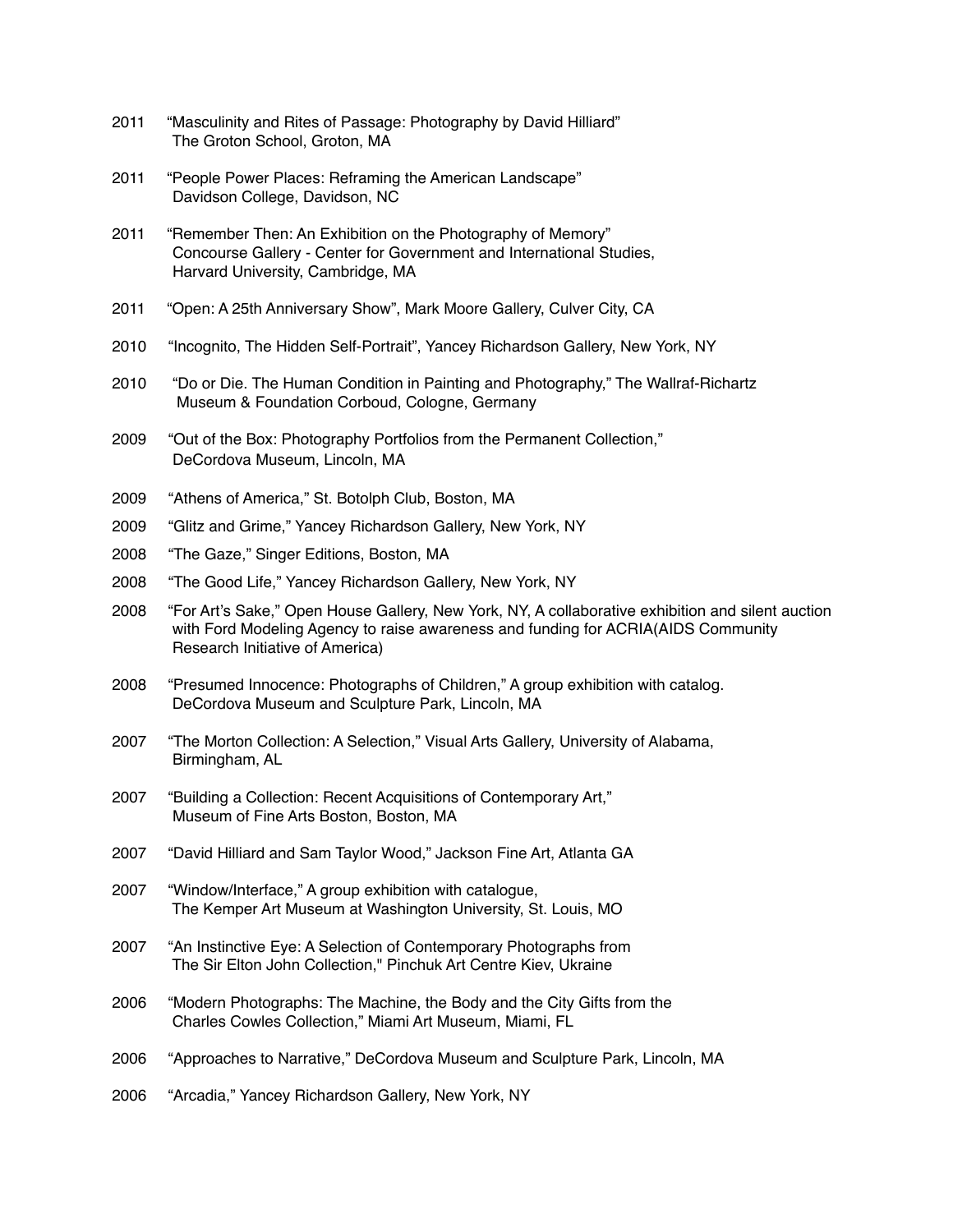- 2006 "I Love the Burbs," Katonah Museum of Art, Katonah, NY
- 2005 "Face & Figure," Portrait & Figure Study in Contemporary Photography, Westport Arts Center, Westport, CT
- 2005 "Post Production," Changing Role Gallery, Naples Italy
- 2005 "Monstrously Tranquil," Chris Ingalls Gallery, Miami FL
- 2005 "Picturing Central Park," Central Park Conservancy exhibition at Christie's, New York, NY
- 2005 "Taking Inventory," Mark Moore Gallery, Santa Monica, CA
- 2005 "When We Were Young," Foley Gallery, New York, NY
- 2005 "Epilogue," Jackson Fine Art, Atlanta, GA
- 2005 "On View, Photographing The Museum," Yancey Richardson Gallery, New York, NY
- 2005 "Photographers View: Found and Invented Constructs," Elizabeth Leach Gallery Portland, OR
- 2004 "The Nude, Ideal and Reality," Galleria d'Arte Moderna Bologna, Bologna, Italy
- 2004 "Real Time," DiverseWorks Art Space, Houston, TX
- 2004 "Pure," David Hilliard and Ryan McGinley, The University of the Arts, Philadelphia, PA
- 2004 "Art History: Photography References Painting," Yancey Richardson Gallery, New York, NY
- 2003 "Sea," Jen Bekman Gallery, New York, NY
- 2003 "Review/Preview," Bernard Toale Gallery, Boston, MA
- 2003 "Enchanted Evening," Yancey Richardson Gallery, New York, NY
- 2003 "Swimsuits and Sports," Jackson Fine Art, Atlanta, GA
- 2003 "Re-Presenting Representation," Arnot Art Museum, Elmira NY
- 2003 "Self and Soul," Asheville Art Museum, Asheville, NC
- 2002 "Review/Preview," Bernard Toale Gallery, Boston, MA
- 2002 "Two of US," LA Galerie, Frankfurt, Germany
- 2002 Katonah Museum of Art, Katonah, NY
- 2001 "Fresh," Jackson Fine Art, Atlanta, GA
- 2001 Exhibition, *Blind Spot Magazine* #17, Society for Contemporary Photography Kansas City, MO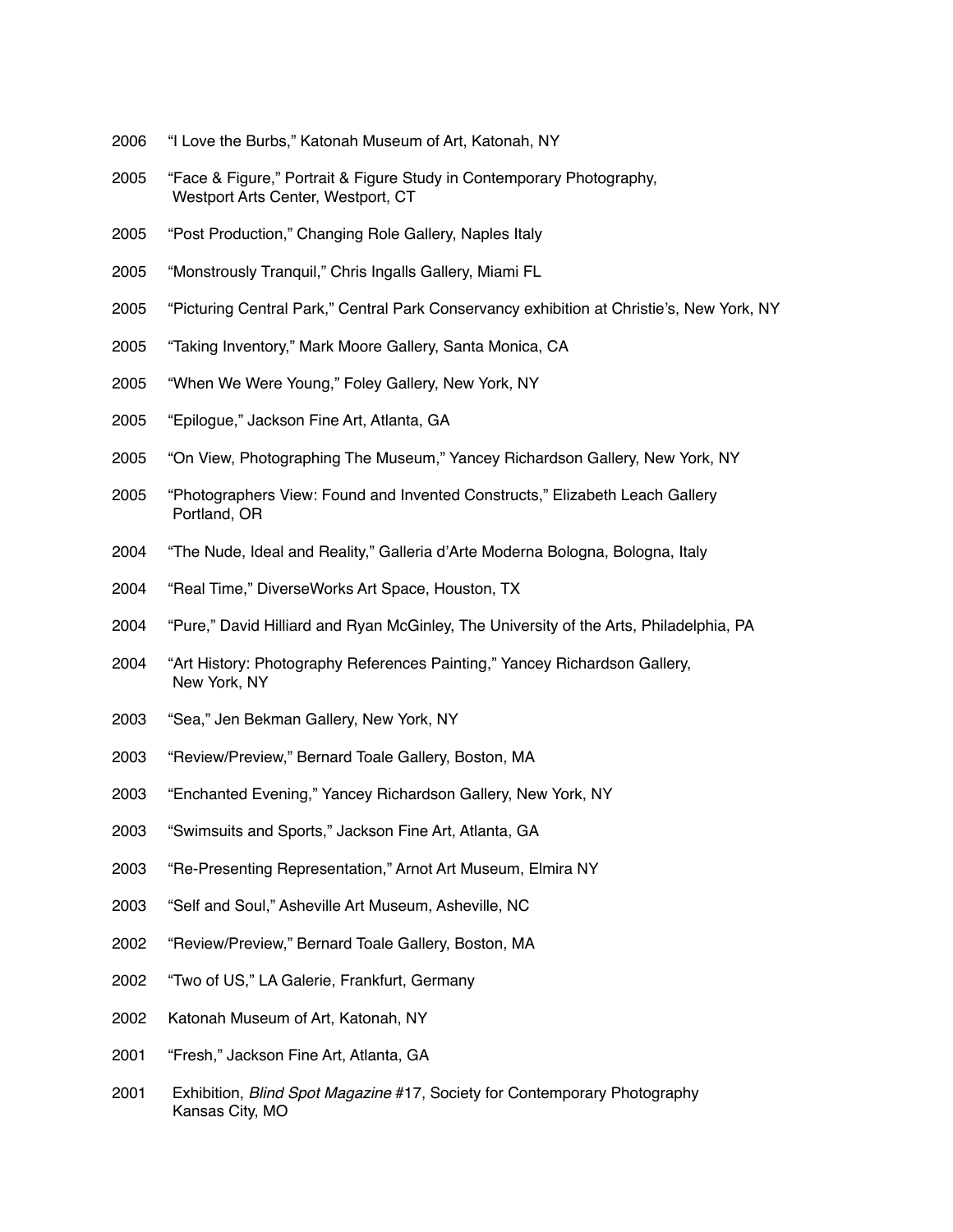- 2001 Digital Printmaking at Singer Editions, Davison Art Center, Wesleyan University, Middletown, CT
- 2001 Exhibition, *Blind Spot Magazine* #17, Massachusetts College of Art, Boston, MA
- 2000 "Something About the Girl," Bernard Toale Gallery, Boston, MA
- 2000 "Fiction/Non Fiction," Howard Yezerski Gallery, Boston, MA
- 2000 "Face Off," Fuller Museum of Art, Brockton, MA
- 2000 "7x7x7," Gallery Rekalde, Bilbao, Spain
- 2000 "Six to See," Parts Gallery, Minneapolis, MN
- 1998 "Portraits of The Everyday," Gallery Canal de Isabel II, Madrid, Spain
- 1998 "ARCO Festival," Gallery Salvador Diaz, Madrid, Spain
- 1997 "Fragments," Gallery Metronom, Barcelona, Spain
- 1997 "The Album, When The Look Caresses," Gallery Canal de Isabel II, Madrid, Spain
- 1995 Exhibition, *Blind Spot Magazine* #4, McKinney Arts Center, Dallas, TX
- 1995 "Verisimilitude and the Utility of Doubt," White Columns Gallery, New York, NY

## **Selected Publications & Reviews**

- 2022 The Outwin 2022: American Portraiture Today, catalog of group exhibition National Portrait Gallery, Smithsonian Institution, Washington, DC
- 2022 Seeing Being Seen: a personal history of photography, by Michelle Dunn Marsh Anthology, Minor Matters books, Seattle and New York
- 2022 Musings of the Artist: in conversation with Montse Andrée, February 20, 2022
- 2022 "Outs", Skylark Editions, Chicago/Atlanta
- 2019 "Caress", Triptych Series book, featuring Mickalene Thomas, Elinor Carucci & David Hilliard, Atlanta, GA
- 2019 "What Could Be", second edition, monograph, Minor Matters Books, Seattle, WA
- 2019 "Photography After Stonewall", Exhibition Catalogue, Soho Photo Gallery, New York, NY
- 2018 Spot Magazine, Spring, Houston Center for Photography, Interview by Leah Dyjak, Houston, TX
- 2018 Creative Quarterly, interview, Issue 53, New York, NY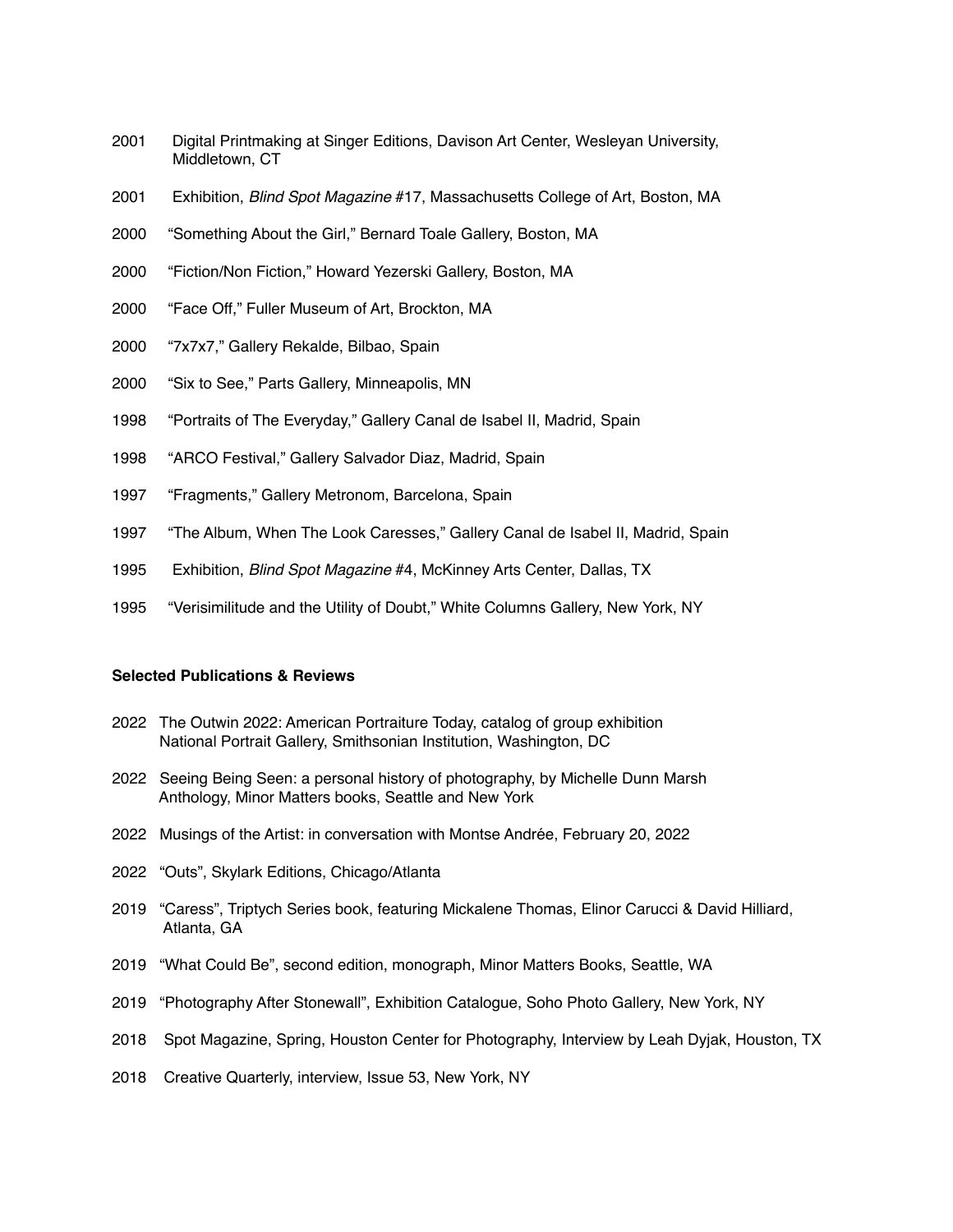- 2018 New York Times, T Magazine (Group Portrait), "The Women" 8/19/18
- 2017 Lens/cratch, Fine Art Photography Daily, Review, Aline Smithson
- 2017 Don't Take Pictures Magazine, Issue 9, Interview by Michelle Dunn Marsh
- 2016 A&U Magazine, "Strong at the Broken Places", interview with Lester Strong, 3/26
- 2015 Featured Artist, "Geo Wissen" Magazine, "Die Macht der Familie", Hamburg, Germany
- 2015 Maine Photography: A History, 1840-2015, Published by Down East Books (an imprint of Rowman & Littlefield), in cooperation with the Maine Historical Society
- 2015 Featured Artist, "Alternative Photographic Processes", 3rd Edition, Christopher James, Cengage Learning Publishing, Boston, MA
- 2015 Art New England, March/April, "What Could Be" reviewed by Susan Rand Brown
- 2014 "What Could Be", monograph, Minor Matters Books, Seattle, WA
- 2014 "Breaking Ground", exhibition catalogue, the College of William & Mary, Williamsburg, VA
- 2014 Exit Magazine, #53, Featured Artist, Madrid, Spain
- 2014 New York Times, 'The Man I Am, the Man I'm not, the Man I Want To Be', review by Jake **Naughton**
- 2014 "Combining Images Across Time and Place", Slate Magazine, New York, NY 7/25/14, review by James Emmerman
- 2014 "In Residence: Contemporary Artists at Dartmouth", catalogue, Hood Museum of Art, Hanover, NH
- 2013 "Stocked: Contemporary Art for the Grocery Aisles", exhibition catalogue Ulrich Museum of Art, Wichita State University, Wichita, KS
- 2013 "The Kids Are All Right", exhibition catalogue, Kohler Arts Center, Sheboygan, WI
- 2013 "The New Yorker", review of "The Tale is True", Yancey Richardson Gallery, 2/4/13
- 2012 Davidson Collects: 100 Writers Respond to Art. Davidson College, Van Every/Smith Galleries Davidson, N.C.
- 2012 "Shared Vision: The Sondra Gilman and Celso Gonzalez-Falla Collection of Photography" exhibition catalogue, Aperture Foundation, New York, NY
- 2012 "Conversations: Photography from the Bank of America Collection", exhibition catalogue Irish Museum of Modern Art, Dublin, Ireland
- 2011 "Forgiveness: A Time to Love and a Time to Hate", a film by Helen Whitney, PBS Documentary
- 2011 "20 NOW: Contemporary Photographers, Style Publishers, Taiwan, China
- 2011 *New York Times*, review of "Beautiful Vagabonds" by Holland Cotter, August 12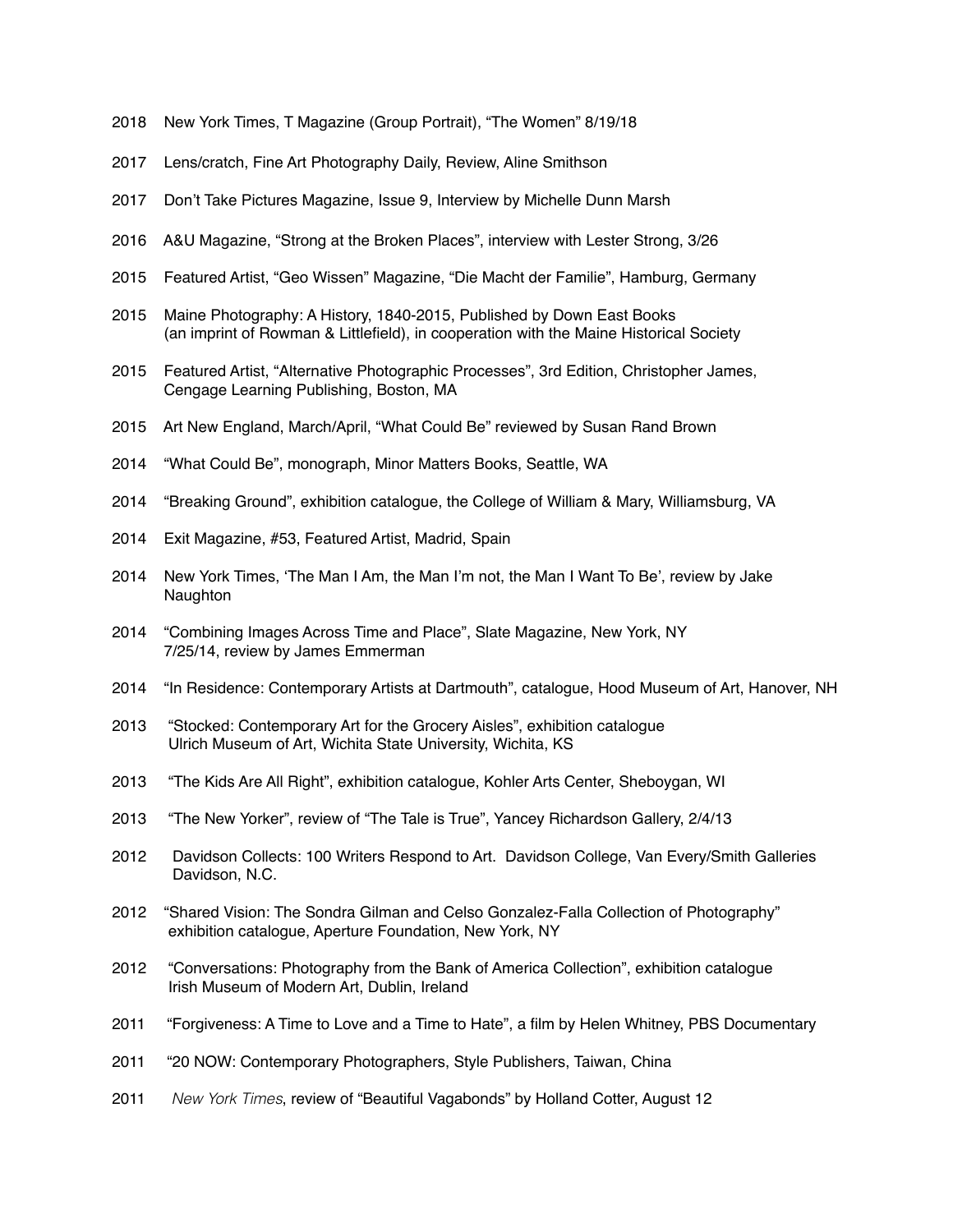- 2011 New England Home, featured interview and photo spread, June 30
- 2010 "New York: A Photographer's City", Rizzoli Publication, New York, NY
- 2010 "Highway of Thought," exhibition catalogue, Dartmouth College, Hanover, NH
- 2009 *Monthly Photography*, #501,October, interview and photo spread, Seoul, South Korea
- 2009 *ArtForum*, June, "Being Like," Carroll and Sons, Boston, MA
- 2009 *Eyemazing Magazine*, Amsterdam, interview and photo spread, February Edition
- 2008 *Night Visions, Contemporary Male Photography*, an anthology, Berlin, Germany
- 2008 *Presumed Innocence*, exhibition catalogue, DeCordova Museum, Lincoln, MA
- 2007 *Saturate,* solo exhibition catalogue, Jackson Fine Art, Atlanta, GA
- 2007 Catalogue: *An Instinctive Eye, A Selection of Photographs from the Sir Elton John Collection*, Kiev, Ukraine
- 2007 *Window/Interface*, exhibition catalogue, Kemper Art Museum at Washington University, St. Louis, MO
- 2006 "One of a Kind," Portraits from the LaSalle Bank Collection, Chicago, IL
- 2006 Catalogue: *I Love the Burbs*, Katonah Museum of Art, Katonah, NY
- 2006 *Blind Spot Magazine* #32, Featured Photographer, New York, NY
- 2005 November "First Monograph for David Hilliard," *Art Newspaper*, Richard Pinsent, London
- 2005 June Review, *House and Garden*, Caroline Cunningham, New York, NY
- 2005 May Review, *Nylon Magazine*, Fiorella Valdesolo, New York, NY
- 2005 April Review, *The Village Voice*, *David Hilliard* monograph, New York, NY
- 2005 April *Vanity Fair*, Fanfair for *David Hilliard* monograph, New York, NY
- 2005 April Review, *Photo District News*, *Aperture* monograph, pick of the month
- 2005 April Review, *Popular Photography*, Teresa Ha, *Aperture* monograph
- 2005 *David Hilliard* monograph, *Aperture* Foundation Publishers, New York, NY
- 2004 Review: *Art in America*, November, David Hilliard at Yancey Richardson Gallery
- 2004 *Aperture Magazine* Winter Issue, Featured Photographer, New York, NY
- 2004 March 8 *The New Yorker* Goings on About Town, David Hilliard at Yancey Richardson Gallery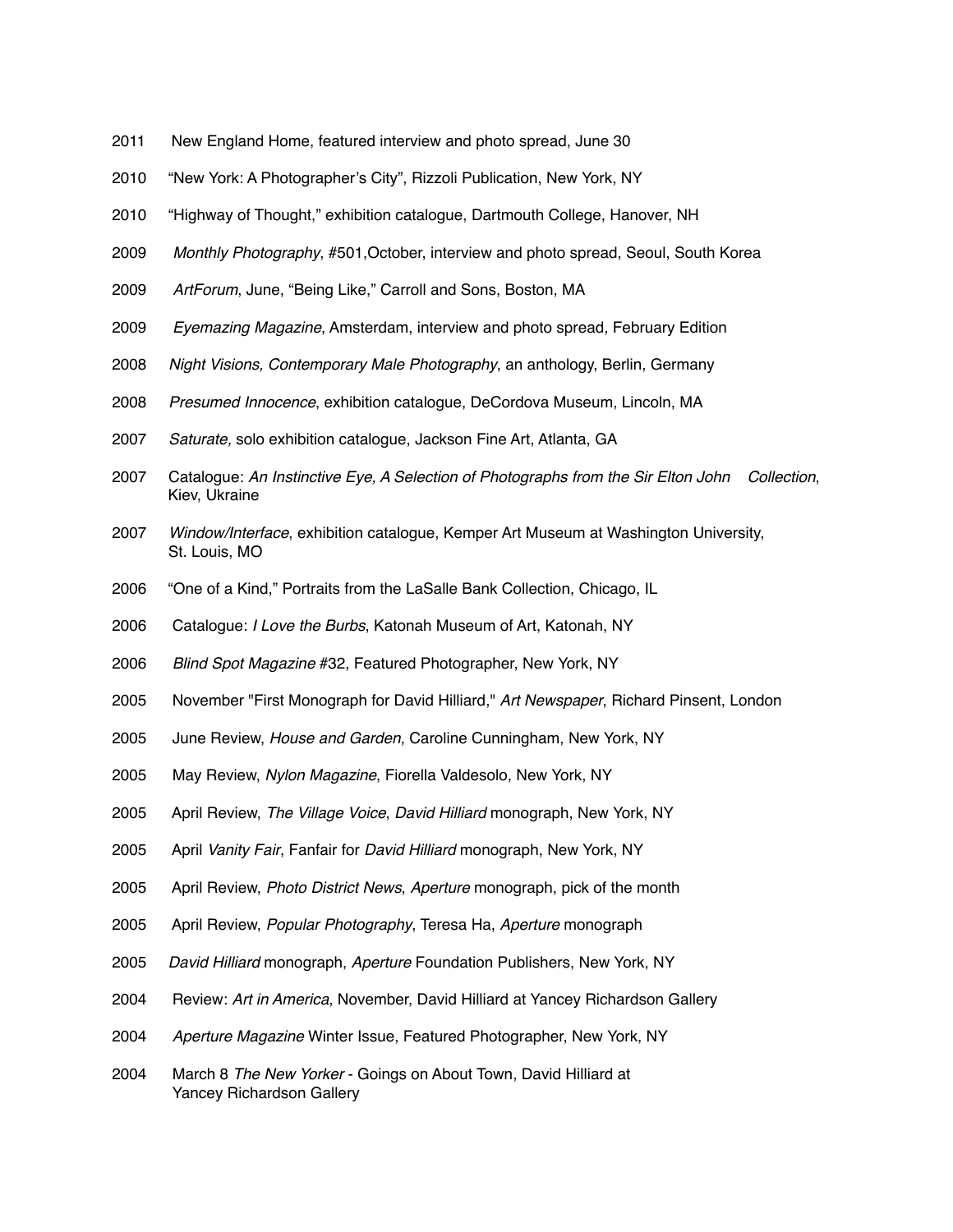- 2004 May *Out Magazine*, featured photographer, Los Angeles, CA
- 2004 May *Blue Magazine*, featured photographer, Australia
- 2002 Sarah Bayliss, "Making Boys Cry," *Art News*, New York, NY
- 2001 March *Blind Spot Magazine* #17, featured photographer, New York, NY
- 2000 *Exit*, Imagenes y Cultura, #0, Madrid, Spain
- 2000 November *Flaunt Magazine*, Los Angeles, CA
- 2000 Catalogue: *7x7x7* Gallery Rekalde, Bilbao, Spain
- 1999 December *Voyeur* an anthology of voyeurism in photography, Harper Collins-New York, NY
- 1998 November "David Hilliard" Catalogue, University of Salamanca, Salamanca, Spain
- 1997 October *Matador Magazine*, featured photographer, Madrid, Spain
- 1997 June Catalogue: *The Album, When the Look Caresses*, Canal de Isabel II, Madrid, Spain
- 1997 November *Blind Spot Magazine* #4, featured photographer, New York, NY

## **Grants & Awards**

- 2017 Artist Fellowship, Massachusetts Cultural Council, Boston, MA
- 2015 Invited Artist in Residence, Twenty Summers, Provincetown, MA
- 2015 Bok Center Award for excellence in teaching, Harvard University, Cambridge, MA
- 2012 Bok Center Award for excellence in teaching, Harvard University, Cambridge, MA
- 2010 Artist in Residence, Dartmouth College, Hanover, NH
- 2008 Massachusetts College of Art and Design Alumni Association Achievement Award Boston, MA

#### 2002 Peter S. Reed Foundation Grant, New York, NY

- 2001 John Simon Guggenheim Foundation Fellowship, New York, NY
- 2000 Certificate of Distinction in Teaching, Harvard University, Cambridge, MA
- 1999 Artist Grant, Massachusetts Cultural Council, Boston, MA
- 1995 Fulbright Grant, exchange between U.S. and Spain(Barcelona)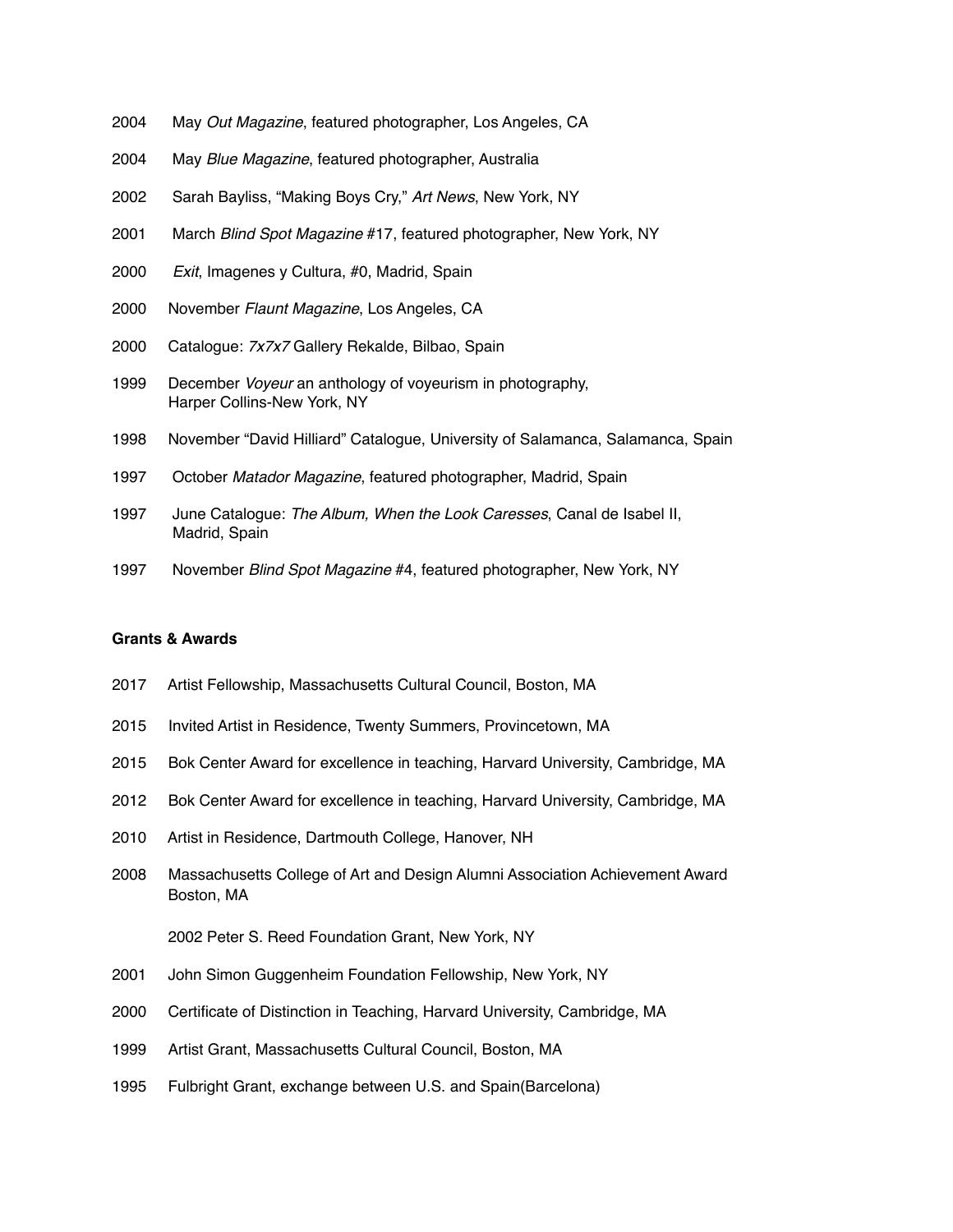1994 Alice Kimball English Travel Fellowship, Yale University, New Haven, CT

# **Teaching Experience**

| 2021-present | Visiting Summer Faculty, Maine Media Workshops + College, Rockport, ME                                                                |
|--------------|---------------------------------------------------------------------------------------------------------------------------------------|
| 2015-present | Visiting Faculty, BFA Program, Lesley University College of Art & Design<br>Cambridge, MA                                             |
| 2013-present | Visiting Artist Faculty within the MFA Photography Program<br>Lesley University College of Art & Design, Cambridge, MA                |
| 2005-present | Visiting Faculty in Photography, Massachusetts College of Art & Design,<br>Boston, MA                                                 |
| 2007-present | Visiting Faculty, Fine Arts Work Center, Provincetown, MA                                                                             |
| 2005-present | Visiting Faculty, Anderson Ranch Arts Center, Snowmass Village, CO                                                                    |
| 2021         | Visiting Summer Faculty, Los Angeles Center of Photography, Los Angeles, CA                                                           |
| 2021         | Visiting Summer Faculty, Bakery Photo Collective, Portland, ME                                                                        |
| 2016-2019    | National Young Arts Foundation, Master Classes in photography, Miami, FL                                                              |
| 2015 & 16    | Visiting Summer Faculty, Summer Arts, California State University, Long Beach, CA                                                     |
| 2014 & 15    | Visiting Professor, Harvard University, Visual & Environmental Studies, Cambridge, MA                                                 |
| 2014         | Visiting Professor within Photography, University of South Florida, Tampa, FL                                                         |
| 2012 & 13    | Director of the Post-Baccalaureate Program in Photography at the Massachusetts<br>College of Art & Design, Boston, MA (fall semester) |
| 2011-12      | Visiting Lecturer, Department of Visual and Environmental Studies<br>Harvard University, Cambridge, MA                                |
| 2010         | Artist in Residence, Dartmouth College, Hanover, NH, spring semester                                                                  |
| 2010         | Visiting Faculty, Art Institute of Boston, Boston, MA                                                                                 |
| 2010         | Visiting Faculty/Artist in Residence, Oxbow School, Napa, CA                                                                          |
| 2008         | Visiting Faculty and exhibition juror, Alaska Photographic Center, Anchorage, AK                                                      |
| 2008         | Visiting Faculty, The Center for Photography at Woodstock, Woodstock, NY                                                              |
| 2007/08      | Artist in Residence for Photography, Cranbrook Academy of Art,<br>Bloomfield Hills, MI                                                |
| 2000-2005    | Professor of Photography, Yale University Summer Program, Norfolk, CT                                                                 |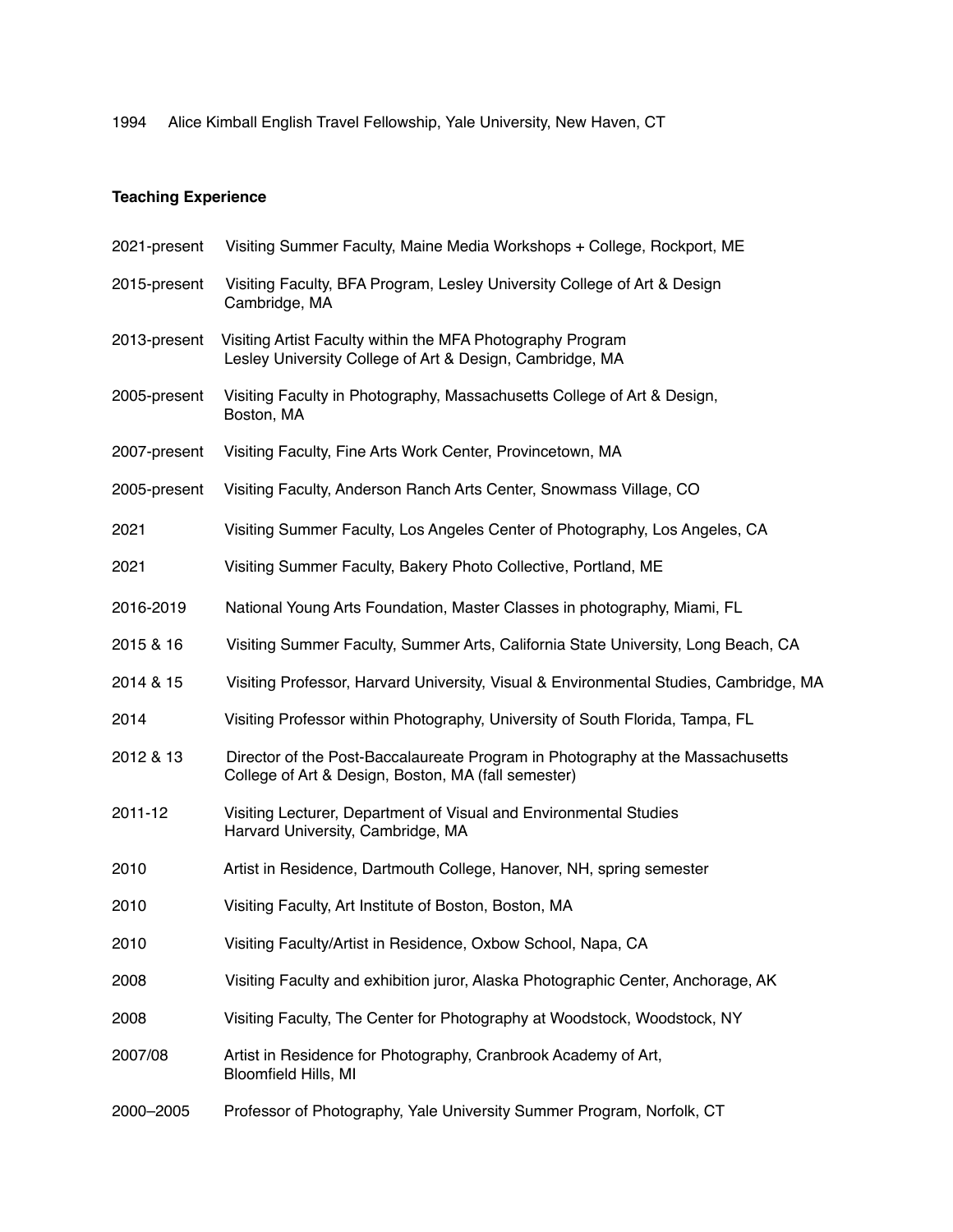- 2002–2005 Assistant Professor of Photography and Director of Undergraduate Photography, Yale University School of Art, New Haven, CT
- 2001–02 Critic, Yale University School of Art, New Haven, CT
- 2000–01 Adjunct Photography Faculty, School of The Museum of Fine Arts, Boston, MA
- 1999–02 Adjunct Photography Faculty, Harvard University, Cambridge, MA

#### **Recent Lectures/Visiting Artist**

- 2022 National Young Arts Foundation, Master Class in photography, Miami, FL
- 2022 International Center of Photography, New York, NY
- 2020 Wheaton College, Norton, MA
- 2019 Bowling Green State University, Bowling Green, OH
- 2018 Fashion Institute of Technology, New York, NY
- 2018 Winthrop University, Rock Hill, SC
- 2018 Artist Lecture Series, Massachusetts College of Art + Design, Boston, MA
- 2018 Visual and Environmental Studies Dept, Harvard University, Cambridge, MA
- 2017 Cleveland Institute of Art, Cleveland, OH
- 2017 Yale University School of Art, New Haven, CT
- 2017 Rochester Institute of Technology, Rochester, NY
- 2017 University of New Hampshire, Durham, NH
- 2017 Fidelity Investments, Merrimack, NH

## **Curatorial Experience**

- 2017 "Intimate View", Curator, Group Exhibition, New England School of Photography, Boston, MA
- 2015 "inter/face", Curator, Group Exhibition, Gallery South Lesley University College of Art & Design, Cambridge, MA
- 2013 "Me, Myself and I" Group Exhibition, PhotoAlliance & Rayko Photo Center, San Francisco, CA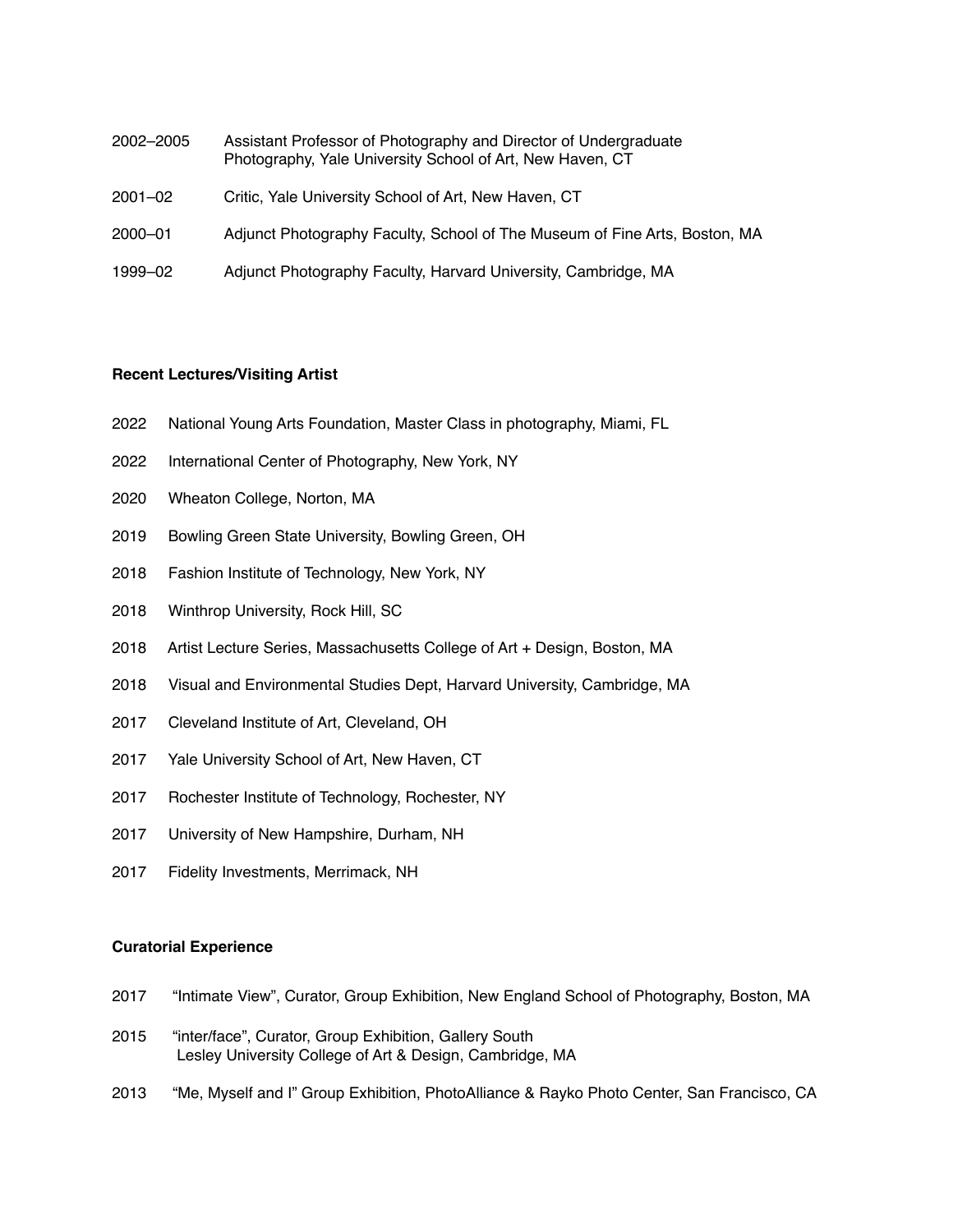| 2008 | "Rarefied Light," Group Exhibition, Alaska Photographic Center, Anchorage, AK                                 |
|------|---------------------------------------------------------------------------------------------------------------|
| 2005 | "Taking Inventory," Mark Moore Gallery, Santa Monica, CA                                                      |
| 2005 | "The Once-Over," Bernard Toale Gallery, Boston MA                                                             |
| 2003 | "Control, Escape, Delete," Artist as Curator series, Society for Contemporary<br>Photography, Kansas City, MO |

#### **Selected Collections**

Art Museum at the University of Kentucky, Lexington, KY

Addison Gallery of American Art, Andover, MA

Art Institute of Chicago Art Museum, Chicago IL

Fidelity Investments, Boston, MA

Fitchburg Art Museum, Fitchburg, MA

Fogg Museum, Harvard University, Cambridge, MA

George Eastman House, Rochester, NY

LaSalle Bank Photography Collection, Chicago, IL

List Visual Art Center, Massachusetts Institute of Technology, Cambridge, MA

Miami Art Museum, Miami, FL

Microsoft Art Collection, Redmond, WA

Museum of Contemporary Art, Los Angeles, CA

Museum of Contemporary Art, Jacksonville, FL

Museum of Fine Arts, Boston, MA

Nelson-Atkins Museum of Art, Kansas City, MO

Neuberger and Berman, New York, NY

New Britain Museum of American Art, New Britain, CT

New Mexico Museum of Art, Santa Fe, NM

Philadelphia Museum of Art, Philadelphia, PA

Portland Museum of Art, Portland, OR

Provincetown Art Association and Museum, Provincetown, MA

Sir Elton John, Atlanta, GA - London, England

The Boston Public Library, Boston, MA

The Cleveland Clinic, Lyndurst, OH

The Columbia Museum of Art, SC

The Community of Madrid, Madrid, Spain

The DeCordova Museum, Lincoln, MA